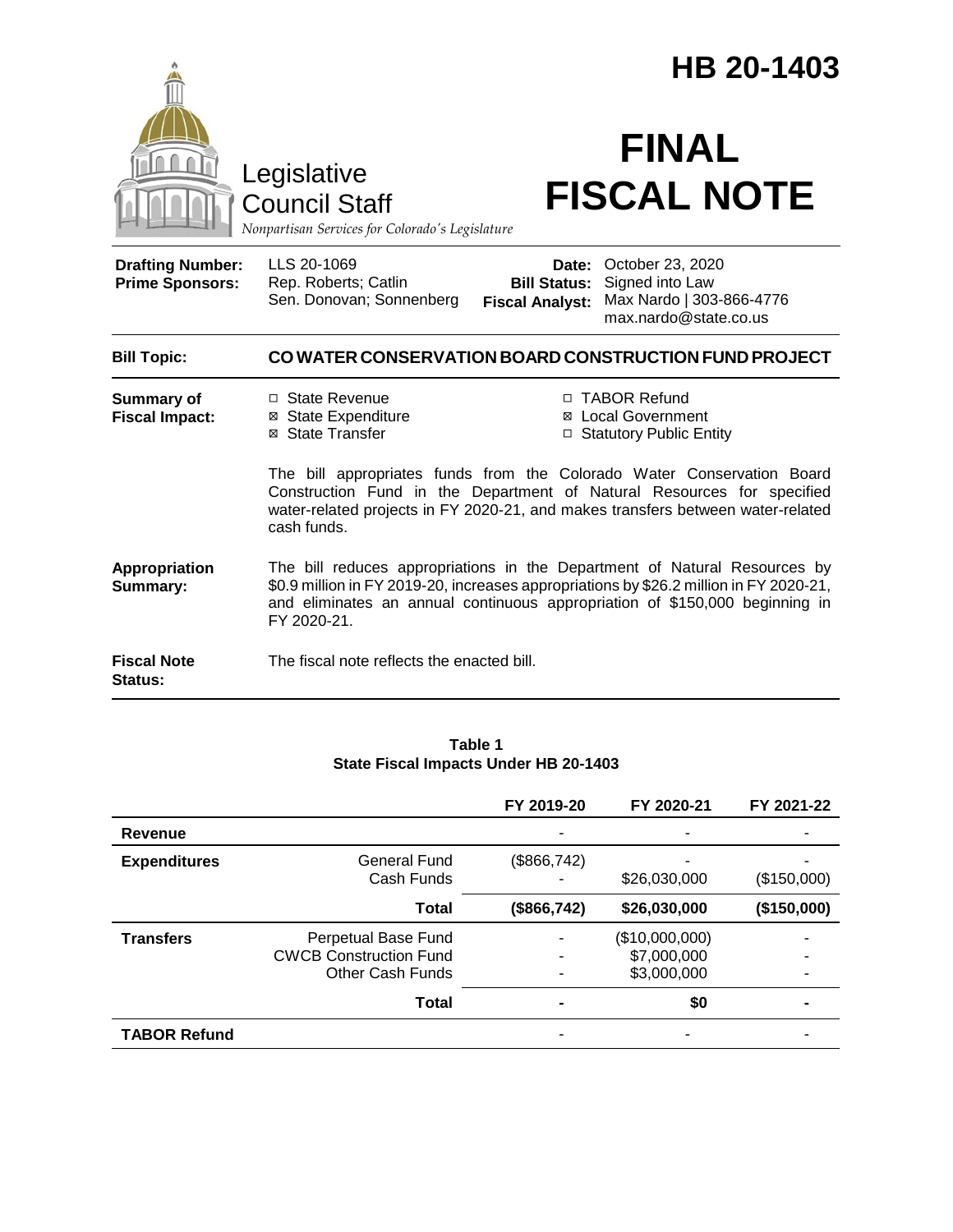October 23, 2020

# **Summary of Legislation**

The bill appropriates funds from the Colorado Water Conservation Board (CWCB) Construction Fund in the Department of Natural Resources (DNR) to the CWCB and the Division of Water Resources for specified water-related projects. In addition, the bill transfers money between water-related cash funds. The bill also does the following:

- reduces and extends an existing General Fund appropriation for the development of a Colorado River demand management program;
- extends the repeal date of the Water Efficiency Grant Program from July 1, 2020, to July 1, 2030;
- eliminates annual funding for the Water Education Foundation; and
- allows the CWCB board to recommend funding for treated water distribution systems.

In addition, the bill authorizes the CWCB to make \$130.5 million in loans from the Severance Tax Perpetual Base Fund as follows:

- \$23,230,000 to the Pueblo Conservancy District to repair levees within the city;
- \$90,000,000 to the Southeastern Colorado Water Conservancy District for cost-share funding for the Frying Pan-Arkansas Project; and
- \$17,250,800 to the Tunnel Water Company to rehabilitate the Laramie-Poudre tunnel. The CWCB may also make this loan from the CWCB Construction Fund.

#### **State Revenue**

Revenue will be generated from the interest on water project loans authorized by the bill. This amount will depend on the terms of the loans and cannot be determined at this time.

#### **State Transfers**

For FY 2020-21, the bill transfers \$10.0 million from the Severance Tax Perpetual Base Fund to the CWCB Construction Fund. In addition, the bill transfers up to \$3.0 million from the CWCB Construction Fund as follows:

- \$1.0 million to the Fish and Wildlife Resources Fund; and
- an amount sufficient to restore the Litigation Fund balance to \$2.0 million.

# **State Expenditures**

The bill modifies state expenditures as follows:

- reduces by \$866,742 an existing General Fund appropriation for development of a Colorado River demand management program in the CWCB, and extends that appropriation from FY 2019-20 to FY 2020-21;
- eliminates an annual continuous appropriation of \$150,000 from the CWCB Construction Fund to the Water Education Foundation beginning in FY 2020-21; and
- appropriates \$26.2 million in FY 2020-21 for water-related projects paid from the CWCB Construction Fund. The funds are continuously appropriated and remain available for the designated purposes until fully expended. Affected projects are listed in Table 2.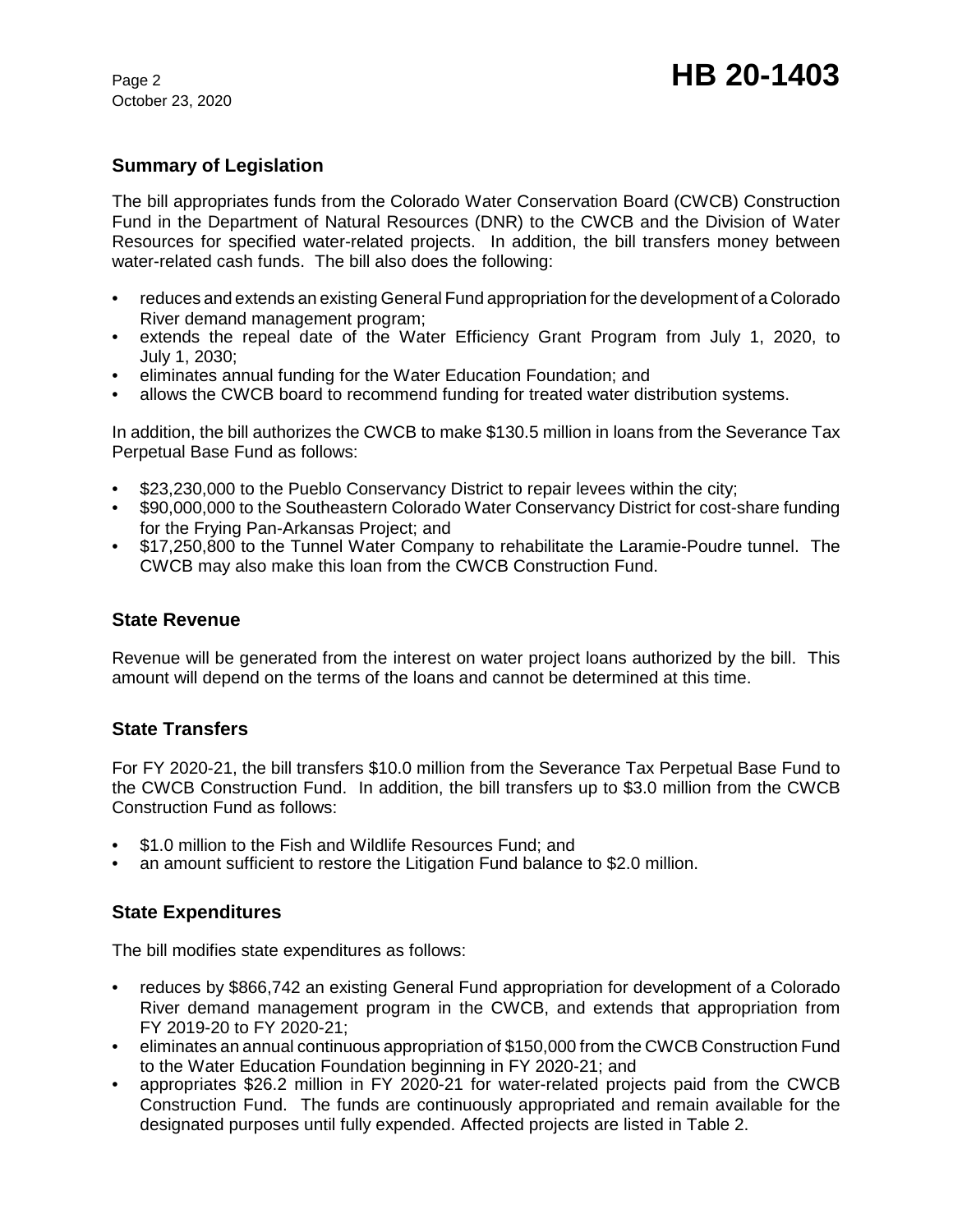# **Page 3 HB 20-1403**

## **Table 2**

#### **FY 2020-21 Appropriations for Water-Related Projects in HB 20-1403**

| <b>Projects</b>                                                                                                                                                                                                                                            | FY 2020-21   |
|------------------------------------------------------------------------------------------------------------------------------------------------------------------------------------------------------------------------------------------------------------|--------------|
| Satellite monitoring system maintenance - to renovate existing gauging stations;<br>replace outdated collection platforms; upgrade transmission components; fund stream<br>gauge flood hardening projects; and fund flood-related data collection efforts. | \$380,000    |
| Colorado Floodplain Map Modernization Program - to continue assistance to<br>communities to revise and improve floodplain studies and maps.                                                                                                                | \$500,000    |
| Weather Modification Permitting Program - to assist water conservation and<br>conservancy districts and water providers with the development of cloud seeding<br>programs.                                                                                 | \$350,000    |
| Colorado Mesonet Project - to support the project at the Colorado Climate Center<br>at Colorado State University.                                                                                                                                          | \$150,000    |
| Acquisition of LIDAR data - to acquire light detection and ranging data to develop<br>accurate flood hazard, debris flow, and fluvial hazard mapping.                                                                                                      | \$200,000    |
| Arkansas River Decision Support System - to continue implementation of the<br>Arkansas River Decision Support System, as identified in the feasibility study<br>completed in December 2011.                                                                | \$500,000    |
| Colorado Decision Support System operations and maintenance - to continue to<br>operate and maintain the Colorado Decision Support System, which provides data and<br>analytical tools to assist with water resources planning.                            | \$500,000    |
| Water forecasting partnership project - to support the development of new sensing<br>data, equipment, and modeling in order to better estimate volumetric water supply.                                                                                    | \$350,000    |
| Water Loss Control Initiative - to conduct training workshops on water loss control<br>methodology, and to provide technical assistance on water system management.                                                                                        | \$1,000,000  |
| Continuation of Watershed Restoration Program - for various projects to support<br>watershed health and goals outlined in the state water plan.                                                                                                            | \$4,000,000  |
| Alternative Agricultural Transfer Methods Grant Program - to support various<br>transfer methods as alternatives to permanent dry-up of agricultural lands.                                                                                                | \$750,000    |
| <b>Continuation of state water plan</b> - to fund grants, studies, programs, or projects that<br>assist in implementing the state water plan.                                                                                                              | \$7,500,000  |
| Frying Pan-Arkansas grants - to provide cost-share funding for the Frying Pan-<br>Arkansas project, which helps provide drinking water to six counties.                                                                                                    | \$10,000,000 |
| <b>Total</b>                                                                                                                                                                                                                                               | \$26,180,000 |

### **Local Government**

The majority of the funding provided by this bill will benefit local water districts or water providers.

# **Effective Date**

The bill was signed into law by the Governor and took effect on June 29, 2020.